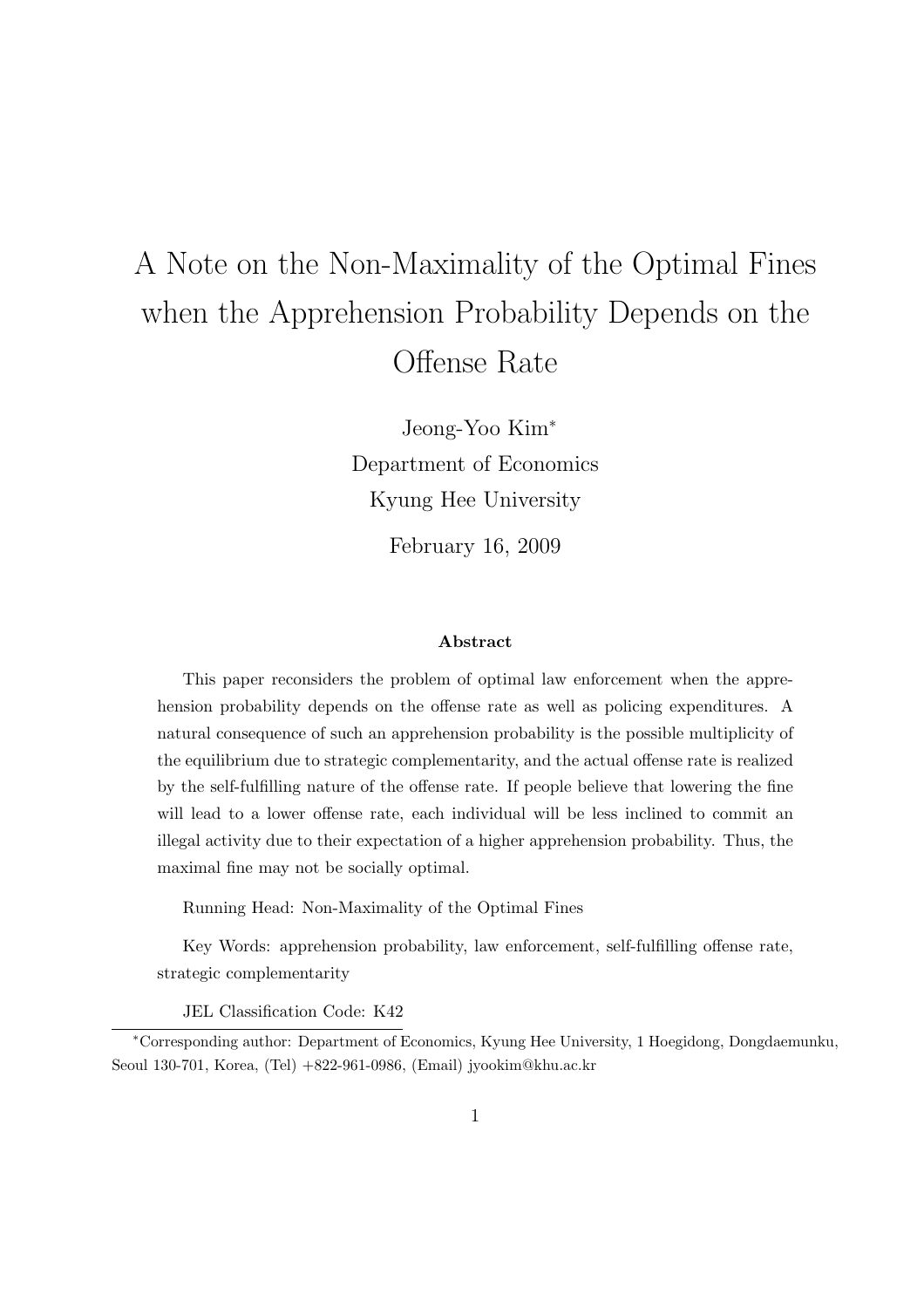#### 1 Introduction

The conventional wisdom on the optimal law enforcement following Becker (1968) is that the fine for committing an illegal act should be set as high as possible – equal to the individual's entire wealth. The reasoning is quite simple. If the fine is strictly less than the wealth of the individual, raising the fine and lowering the apprehension probability proportionally can reduce the enforcement costs without affecting the deterrence effect, implying that the non-maximal fine cannot be optimal.

In this note, I will show that if the apprehension probability depends on the offense rate as well as policing expenditures, the optimal fine can be less than the wealth of the individual offender. This assumption on the apprehension probability is quite realistic, although most literature on law enforcement adopts the simple assumption that the probability is entirely determined by the police's enforcement expenditures.<sup>1</sup> Given the enforcement expenditure, as more people engage in criminal activity, the per-individual monitoring expenditure is reduced. Accordingly, the probability that a given criminal is apprehended becomes lower; in an extreme, if everyone in a society commits a crime, the chance that an individual is caught will be very low, and in another extreme, if only one individual commits a crime, the chance that he will be arrested will be very high. Regulating illegal protests against the government is a typical example in which the apprehension probability is dependent on the offense rate.

The main reason why the Becker's argument of the maximal sanction fails in this situation is that the apprehension probability is no longer a control variable of the regulatory authority, since it depends on the decentralized individuals' decisions as well. To elaborate, suppose that the fine is below the wealth of the individual offender and that the government contemplates raising the fine and lowering the monitoring expenditures. If the individual regards an increase in the fine and a decrease in the monitoring activity as a sign of a higher (future) offense rate, he will be more inclined to commit a violation, because he expects a lower probability of being caught. This implies that the offense rate will be actually increased. Thus, the social desirability of increasing the fine will not be warranted. This suggests the possibility of the optimality of the non-maximal fine.

<sup>&</sup>lt;sup>1</sup>To name a few, see Polinsky and Shavell (1979, 1991), and Bebchuk and Kaplow (1992).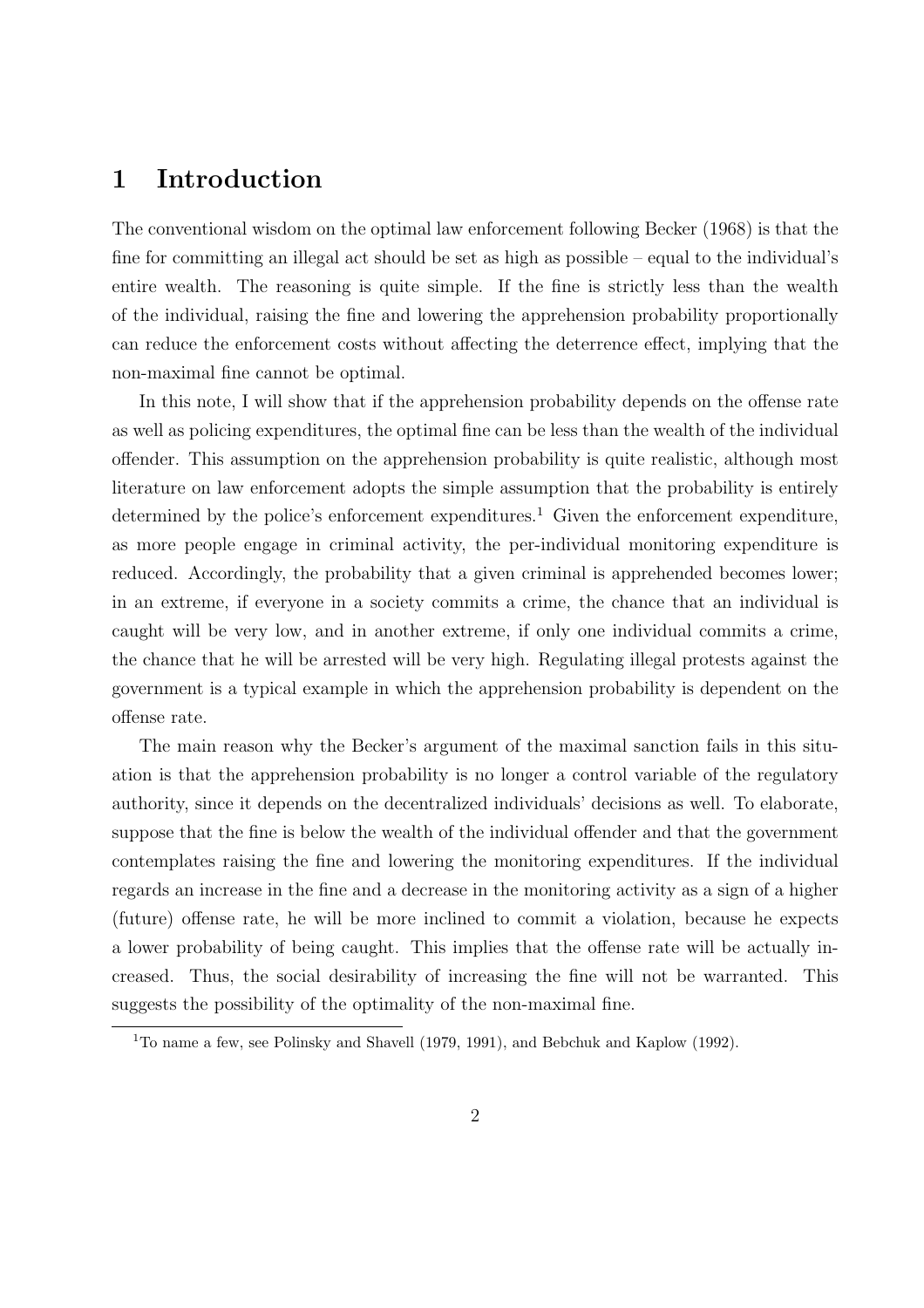If the apprehension probability relies not only on enforcement expenditures but also on the overall offense rate, the actual offense rate will depend on the expectation of the offense rate. If individuals believe that the offense rate will be higher, each individual has a stronger incentive to commit a violation. Hence, a higher offense rate will be actually realized. Conversely, the belief of a low offense rate discourages him from engaging in an illegal activity; hence, a lower offense rate. After all, the realized equilibrium will depend on the belief that people form and it has the self-fulfilling nature. This leads to the possibility of multiple equilibria. The multiplicity is a natural consequence of strategic complementarity; one offense breeds more offenses, that is, one offense is a complement to another in this situation.

The insight that when crime increases, it is harder to detect a criminal mainly due to the budget constraint has been shared by several authors, $<sup>2</sup>$  and its consequence of possible</sup> multiple equilibria has been also demonstrated. However, none of them developed the insight into the problem of determining the optimal fine by assuming the exogenously fixed fine.

There have been many previous studies explaining why fines are not maximal in reality. Possible reasons include risk aversion (Polinsky and Shavell, 1979), avoidance activities (Malik, 1990), diverse wealth levels across individuals (Polinsky and Shavell, 1991), imperfect information about the apprehension probability (Bebchuk and Kaplow, 1992), marginal deterrence consideration (Stigler, 1970; Shavell, 1992) etc.<sup>3</sup> This paper provides a new explanation by regarding the endogeneity of the apprehension probability as a possible cause of non-maximal sanctions.

## 2 Model and Analysis

There are risk-neutral individuals who contemplate whether to commit an illegal act. An individual who engages in an illegal activity will be caught and fined with some probability. This probability depends on not only the monitoring expenditures of the society but also the offense rate.

<sup>&</sup>lt;sup>2</sup>See, for example, Ehrlich  $(1973)$ , Lui  $(1986)$  and, Schrag and Scotchmer  $(1997)$ .

<sup>3</sup>For excellent surveys on the optimal law enforcement, see Garoupa (1997) and, Polinsky and Shavell  $(2000).$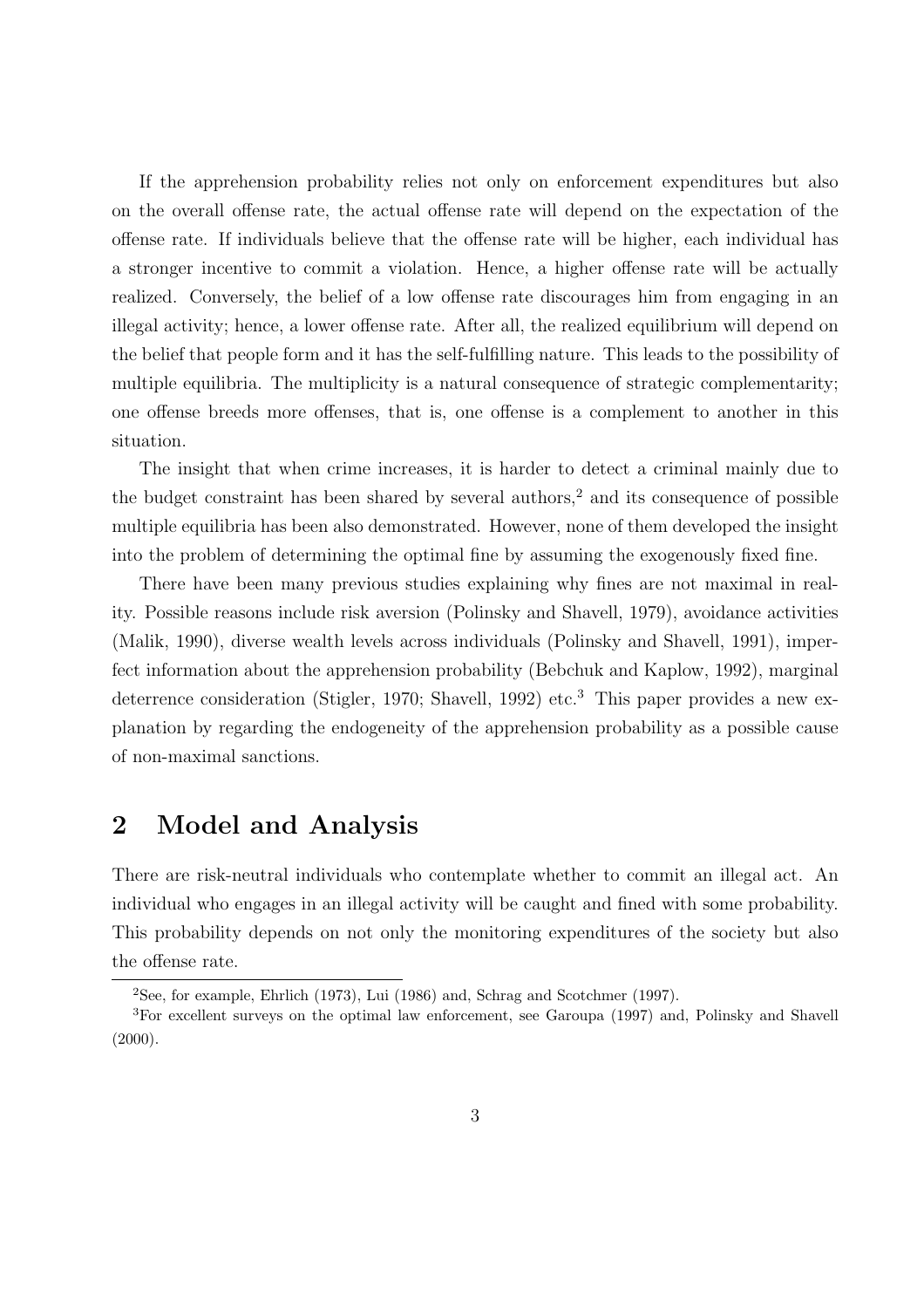The following notation will be used throughout the paper.

 $h =$  social harm caused by an illegal act  $(h > 0)$  $b = \text{ benefit from committing an illegal act}$  $g(b)$  = probability density of b  $(g > 0$  for all  $b \ge 0$ )  $G(b)$  = probability distribution of  $b$  ( $0 \le G \le 1$  for all  $b \ge 0$ )  $r =$  offense rate  $(0 \le r \le 1)$  $r^e$  = expectation on the offense rate  $w =$  wealth of an individual  $f =$  fine  $(0 \le f \le w)$  $m =$  monitoring expenditures of the society  $(m \geq 0)$  $p(m, r)$  = probability of apprehension  $(p > 0$  for all  $m, r$ ).

Since the offense rate is determined  $ex$  post by individuals' decisions whether to engage in the activity, each individual does not know it before he actually makes a choice. However, because his choice is to be made by taking the apprehension probability into account, he must base his decision on his expectation on the crime rate  $r^e$  instead of r. I assume that all individuals have the same expectation. Thus, an individual will commit an illegal act if and only if

$$
b \ge p(m, r^e)f. \tag{1}
$$

Social costs can be defined by the sum of the social harm caused by the offense and monitoring costs.<sup>4</sup> Hence, the total social cost is

$$
C = \int_{p(m,r^e)f}^{\infty} hg(b)db + m.
$$
 (2)

The offense rate is given by

$$
r = \int_{p(m,r^e)f}^{\infty} g(b)db = 1 - G(p(m,r^e)f) \equiv H(p(m,r^e)f).
$$
 (3)

<sup>&</sup>lt;sup>4</sup>I am implicitly assuming that the benefits obtained by individuals who commit the illegal act is negligibly small relative to the social harm  $h$  or is just wealth-transferring as in the case of theft, embezzlement etc. However, including the individual benefit into the social welfare function would affect the main insight. For the discussion, see Section 3.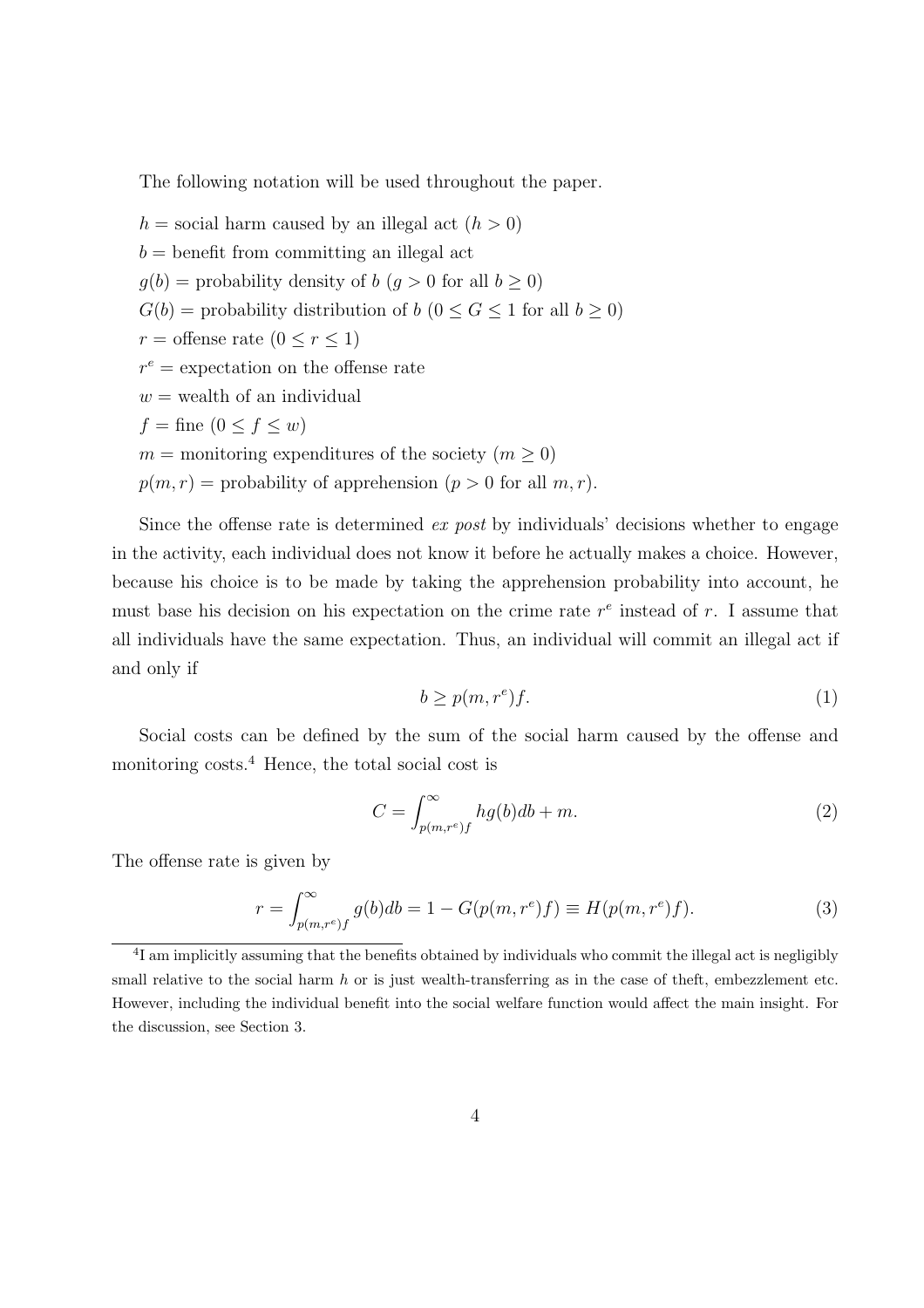Noting the strategic interaction among individuals, one must resort to the Nash equilibrium as a reasonable solution concept.<sup>5</sup> Let  $r^*$  be the equilibrium offense rate. Then, it is determined in the following equation (4), assuming that the expectation is actually fulfilled in equilibrium, i.e.,  $r^* = r^e$ .

$$
r^* = H(p(m, r^*)f). \tag{4}
$$

If people expect that  $r^*$  will be high, implying a low apprehension probability, their incentive to commit a crime will be increased, and in turn a high criminal rate is actually realized. If they expect a low criminal rate, it will be also actually borne out. Therefore, multiple equilibria are possible, as usual in the case of strategic complementarity. The possibility is illustrated in Figure 1.<sup>6</sup> The actual offense rate is realized, depending on which outcome the individuals expect, i.e., on which outcome they coordinate on.

The optimality of non-maximal fines can be illustrated by a simple numerical example. Assume that b is uniformly distributed over [0, 1]. Consider the maximal fine  $f = w = 1$  with the monitoring level  $m = 1$  for simplicity. Also, assume that the apprehension probability is given by

$$
p(1,r) = \begin{cases} \frac{3}{4} - r^2 & \text{if } r < \frac{1}{2} \\ \frac{1}{4} + (r-1)^2 & \text{if } r \ge \frac{1}{2}. \end{cases}
$$

Then, it follows that

$$
H(r) = \begin{cases} \frac{1}{4} + r^2 & \text{if } r < \frac{1}{2} \\ \frac{3}{4} - (r - 1)^2 & \text{if } r \ge \frac{1}{2}. \end{cases}
$$

The offense rate  $r = r^e = 1/2$  satisfies equation (4), implying that  $r = 1/2$  is an equilibrium offense rate given that  $f = m = 1$ . Suppose that  $r = 1/2$  is actually realized when  $f =$  $m = 1$ . Now, suppose that the legal authority lowers the fine to  $f' = 1/$ √ 2 possibly together with increasing policing activities slightly. If individuals believe that such a change in the enforcement policy will entail a fall in the offense rate, the actual offense rate will end up with  $r = (\sqrt{2}-1)/2 < 1/2$ . Thus, the social welfare is clearly increased. Hence, the maximal fine is not optimal in this example.

 $5$ The concept of the Nash equilibrium implicitly requires that every individual makes a choice based on the correct prediction of what others choose, i.e., the offense rate.

<sup>&</sup>lt;sup>6</sup>If the apprehension probability does not depend on  $r^e$ , the schedule for  $H(\cdot)$  becomes horizontal; hence, no possibility of multiplicity.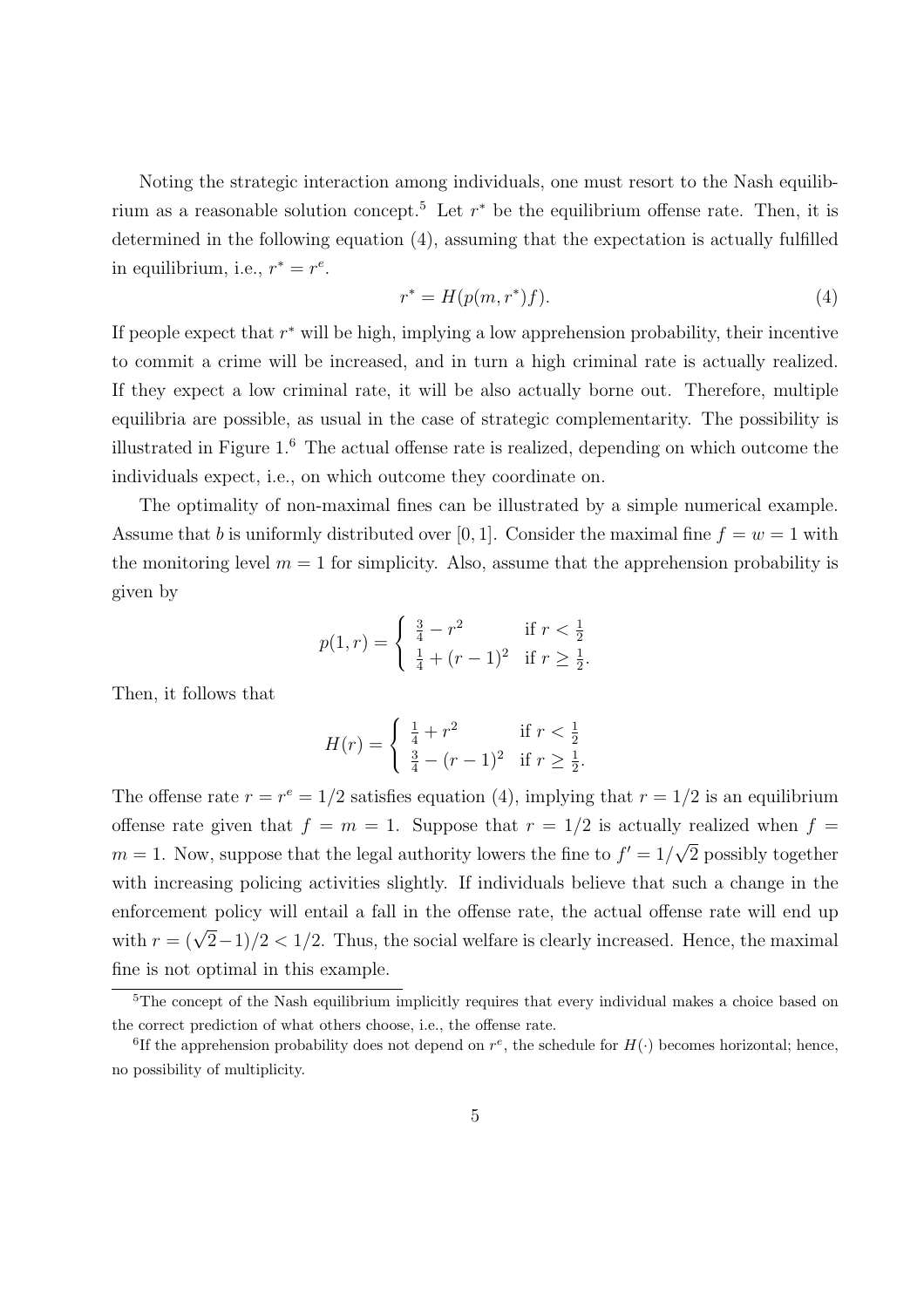Generally speaking, if people believe that lowering the fine at a current level (possibly, maximal level) will drop the offense rate, more precisely, end in the equilibrium with the lower offense rate, the current level of fine cannot be optimal, because lowering the fine would be more desirable.

More formally, assume that  $p(m, r)$  is differentiable with respect to m and r. Differentiating  $(4)$  with respect to m and f yields

$$
\frac{\partial r^*}{\partial f} = -\frac{gp}{1 + gfp_2},\tag{5}
$$

$$
\frac{\partial r^*}{\partial m} = -\frac{gp_1 f}{1 + gf p_2},\tag{6}
$$

where  $p_1 = \partial p/\partial m$  and  $p_2 = \partial p/\partial r$ , as long as  $1+gfp_2 \neq 0$ . The signs of  $\partial r^*/\partial f$  and  $\partial r^*/\partial m$ rely on the sign of  $(1+gfp_2)$ . The optimal enforcement policy  $(f^*, m^*)$  is to minimize

$$
C(f,m) = \int_{p(m,r^*(f,m)f)}^{\infty} hg(b)db + m,
$$
\n(7)

subject to the fine constraint,  $f \leq w$ . The partial derivative of (7) with respect to f yields

$$
\frac{\partial C}{\partial f} = -hg(pf)(p + p_2 \frac{\partial r^*}{\partial f}f) = -\frac{hgp}{1 + gfp_2} \tag{8}
$$

by using (5). Then,  $\partial C/\partial f > 0$  if  $1+gfp_2 < 0$ , implying that lowering the fine can be better in terms of the social cost. This possibility can occur if  $|p_2|$  is very large as at the point B.

Under the prescribed belief, the socially optimal fine must be attained at the level that makes the curve  $r = H(\cdot)$  tangent on the 45 degree line. To understand the logic, consider Figure 2. Suppose that the current equilibrium occurs at point  $B$ . A decrease in  $f$  shifts the curve  $r = H(\cdot)$  upwards<sup>7</sup> and thus the new equilibrium ends up with point B' given the belief. Then, this cannot be optimal because an even lower offense rate, say point  $B''$ , could be reached by lowering the fine even further. Suppose the fine is  $f''$  and the corresponding equilibrium point is  $B''$ . If the fine is lowered further, there will be no selffulfilling equilibrium with a lower offense rate. So, people will believe that lowering the fine will cause a big upward jump in the offense rate. Therefore, the fine  $f''$  which leads to point  $B''$  must be optimal.<sup>8</sup>

<sup>&</sup>lt;sup>7</sup>Assuming the differentiability of H, differentiating (3) with respect to f yields  $\partial r/\partial f = -gp < 0$ . <sup>8</sup>The prescribed belief implicitly implies that raising the fine will increase the offense rate.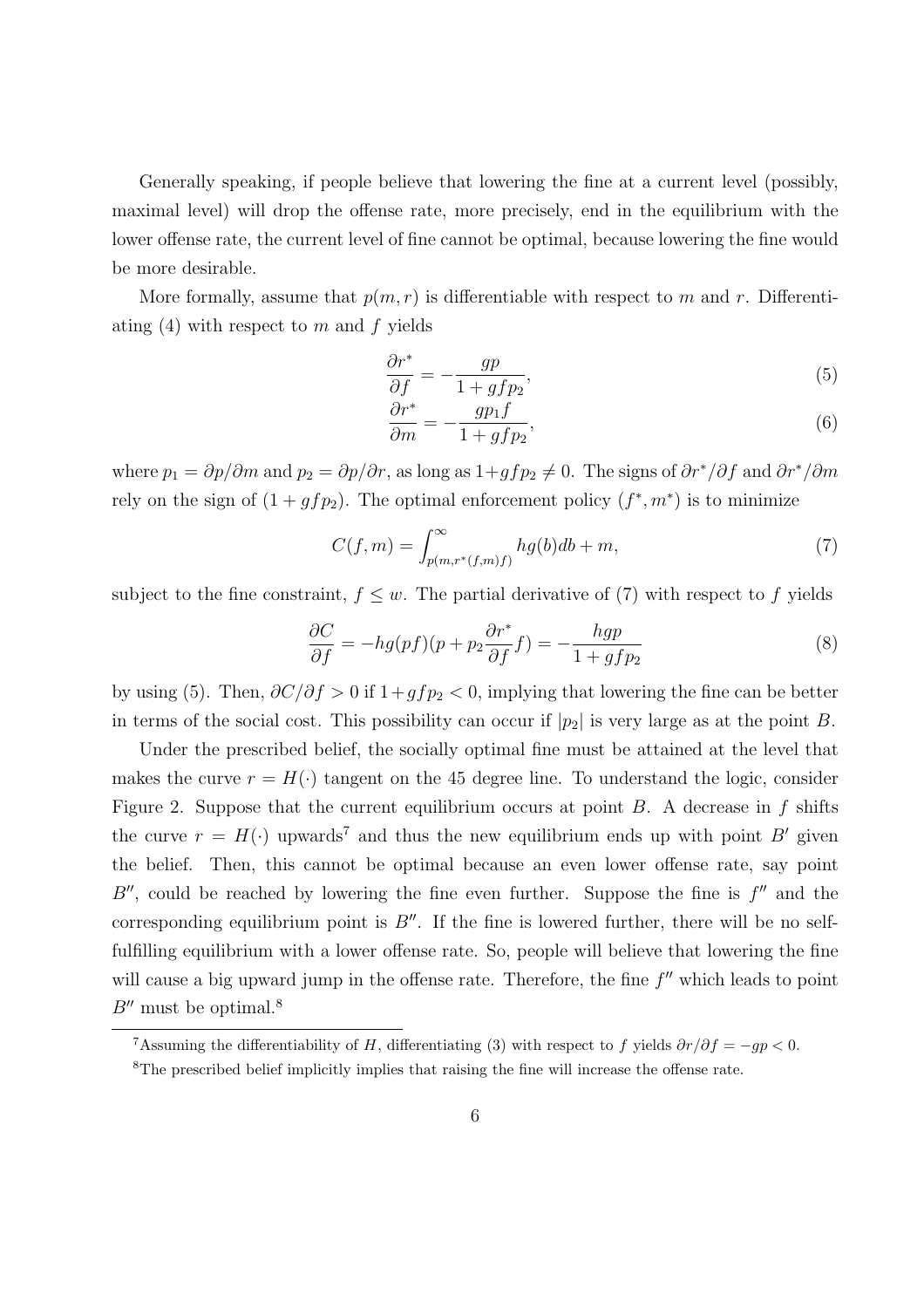The non-optimality of the maximal fine hinges critically on the prescribed belief. Is the belief reasonable? Since people can form virtually any belief, it will not be possible to argue that it is the only reasonable belief, but the belief can be at least justifiable in a situation where lowering the fine could alleviate the atmosphere of distrust against the legal authority.<sup>9</sup>

#### 3 Discussion and Conclusion

This paper provides a new explanation for non-maximal fines observed in reality. If the probability that the offender is apprehended depends on the overall offense rate, there is strategic complementarity involved in the illegal activity in the sense that an offense is a complement to another offense, and the resulting upward or downward spirals can lead to multiple equilibrium offense rates. In this situation, the society's expectation about the offense rate is crucial to the realization of the actual offense rate and consequently the determination of the optimal fine. Depending on the expectation, the maximal fine may not be optimal.

I believe that the main insight of this paper does not rely on the specific features of the model. For instance, the result is still valid even if the government takes the private benefit of the offender into account in computing the social welfare. To see this, recall the argument of Polinsky and Shavell (1984). In optimum, some underdeterrence occurs in the sense that  $pf < h$  due to the costly monitoring activities, because the optimum must be to balance the marginal social benefit of deterring more offenses of low-benefit individuals  $(b < h)$  with the marginal social cost of monitoring expenditures. Now, suppose the government lowers the fine. If people believe that it would cause a fall in the offense rate, the apprehension probability will increase, and consequently the offenses of more low-benefit individuals will be deterred without increasing the social cost of monitoring expenditures. This suggests that the maximal fine may not be optimal.

 $9$ See Kim (2008) for the role of beliefs in the context of the broken window theory.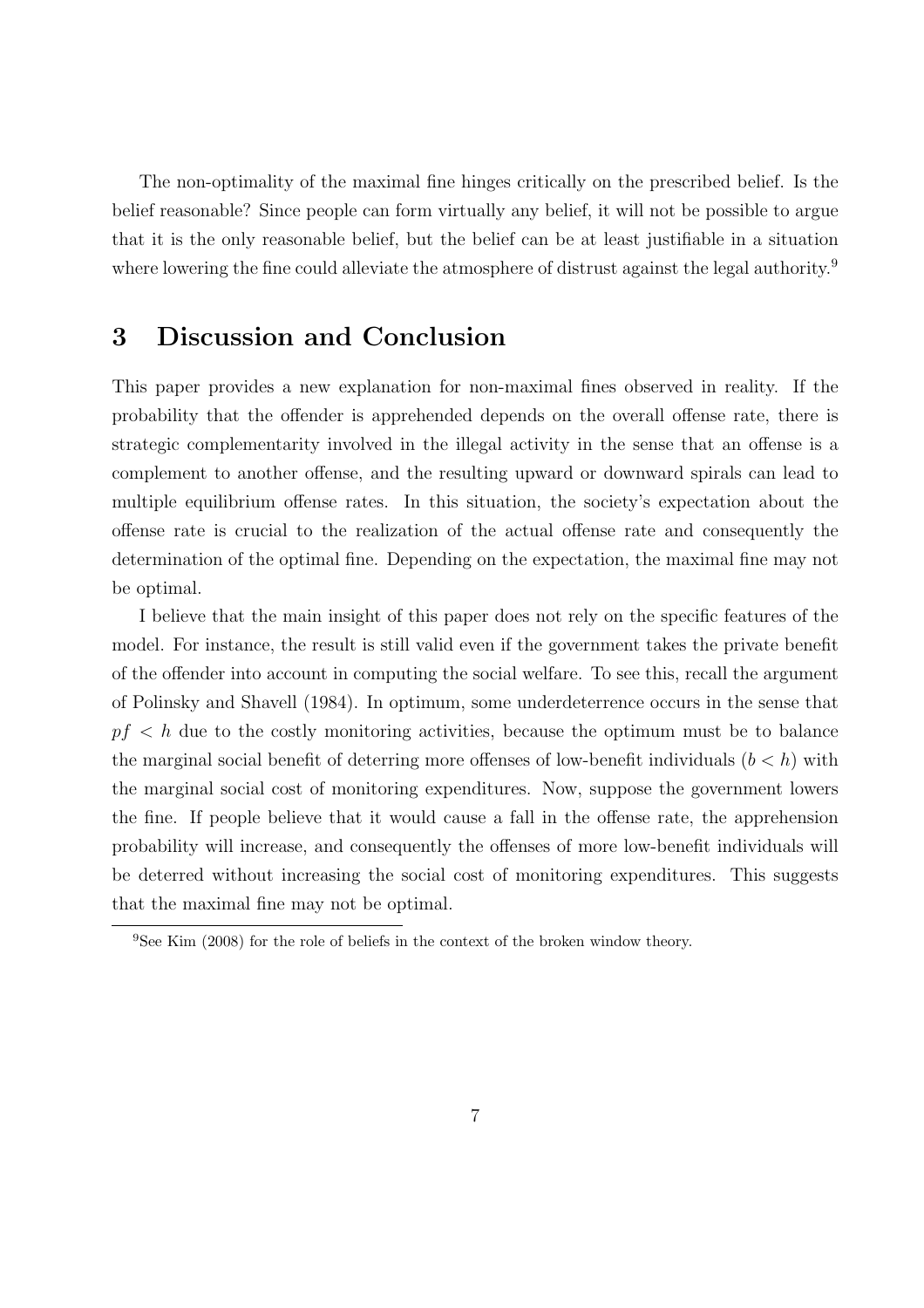## References

- [1] Bebchuk, L., and Kaplow, L., 1992, Optimal Sanctions when Individuals are Imperfectly Informed about the Probability of Apprehension, Journal of Legal Studies 21, 365-370
- [2] Becker, G., 1968, Crime and Punishment: An Economic Approach, Journal of Political Economy 76, 169-217
- [3] Ehrlich, I., 1973, Participation in Illegitimate Activities: A Theoretical and Empirical Investigation, Journal of Political Economy 81, 521-565
- [4] Garoupa, N., 1997, The Theory of Optimal Enforcement of Law, Journal of Economic Surveys 11, 267-95
- [5] Kim, J.-Y., 2008, Strategic Complementarity in Criminal Behavior and the Broken Window Theory, Mimeo
- [6] Lui, F., 1986, A Dynamic Model of Corruption Deterrence, Journal of Public Economics 32, 215-236
- [7] Malik, A., 1990, Avoidance, Screening and Optimum Enforcement, 21 Rand Journal of Economics, 341-353
- [8] Polinsky, M. and S. Shavell, 1979, The Optimal Tradeoff between the Probability and Magnitude of Fines, 69 American Economic Review, 880-891
- [9] Polinsky, M. and S. Shavell, 1984, The Optimal Use of Fines and Imprisonment, Journal of Public Economics 24, 89-99
- [10] Polinsky, M. and S. Shavell, 1991, A Note on Optimal Fines When Wealth Varies Among Individuals, 81 American Economic Review, 618-621
- [11] Polinsky, M. and S. Shavell, 2000, The Economic Theory of Public Enforcement of Law, Journal of Economic Literature, 45-76
- [12] Schrag, J. and Scotchmern, S., 1997, The Self-Reinforcing Nature of Crime, International Review of Law and Economics 17, 325-335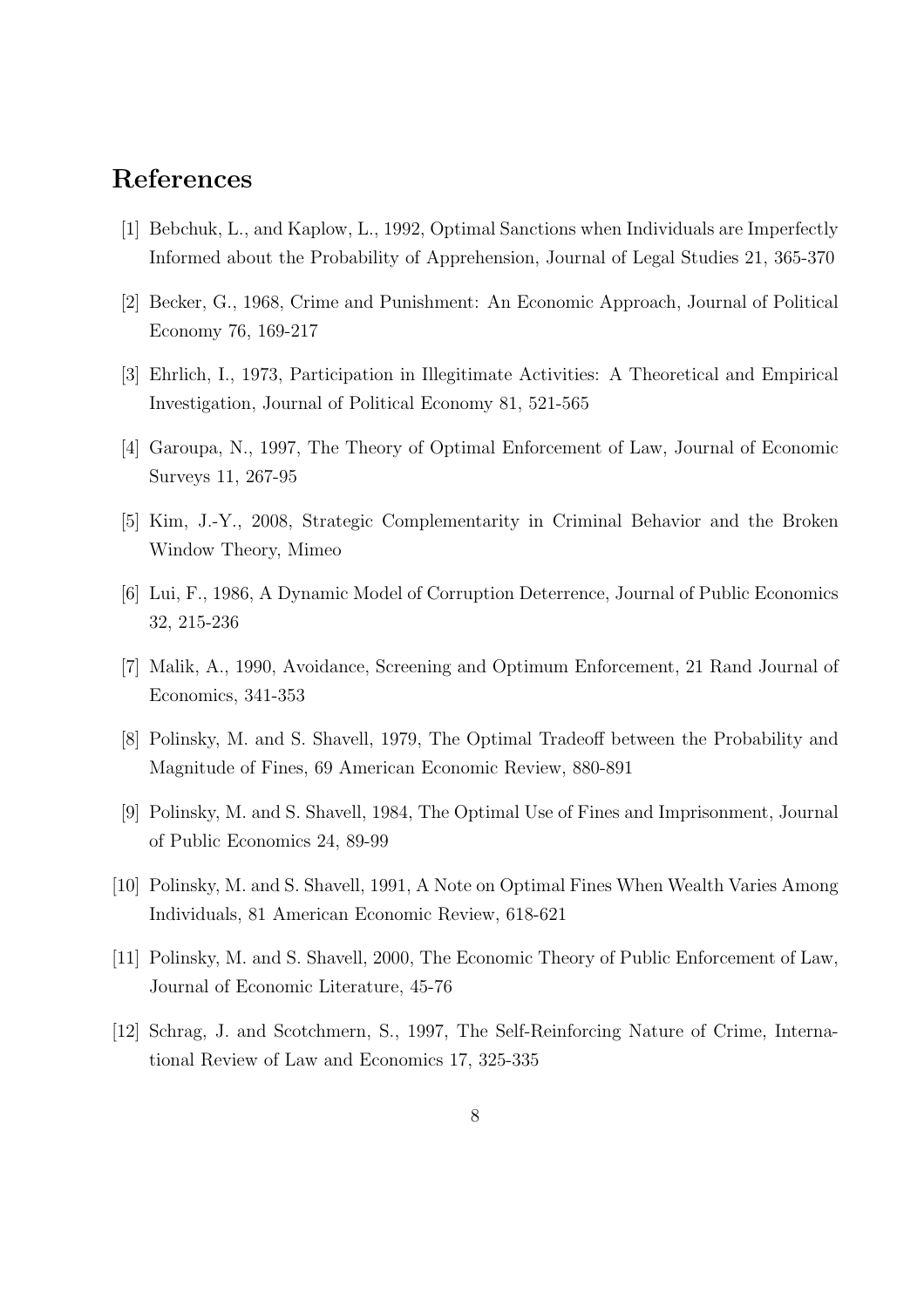- [13] Shavell, S., 1992, A Note on Marginal Deterrence, International Review of Law and Economics 12, 345-355
- [14] Stigler, G. J., 1970, The Optimum Enforcement of Laws, 78 Journal of Political Economy, 526-536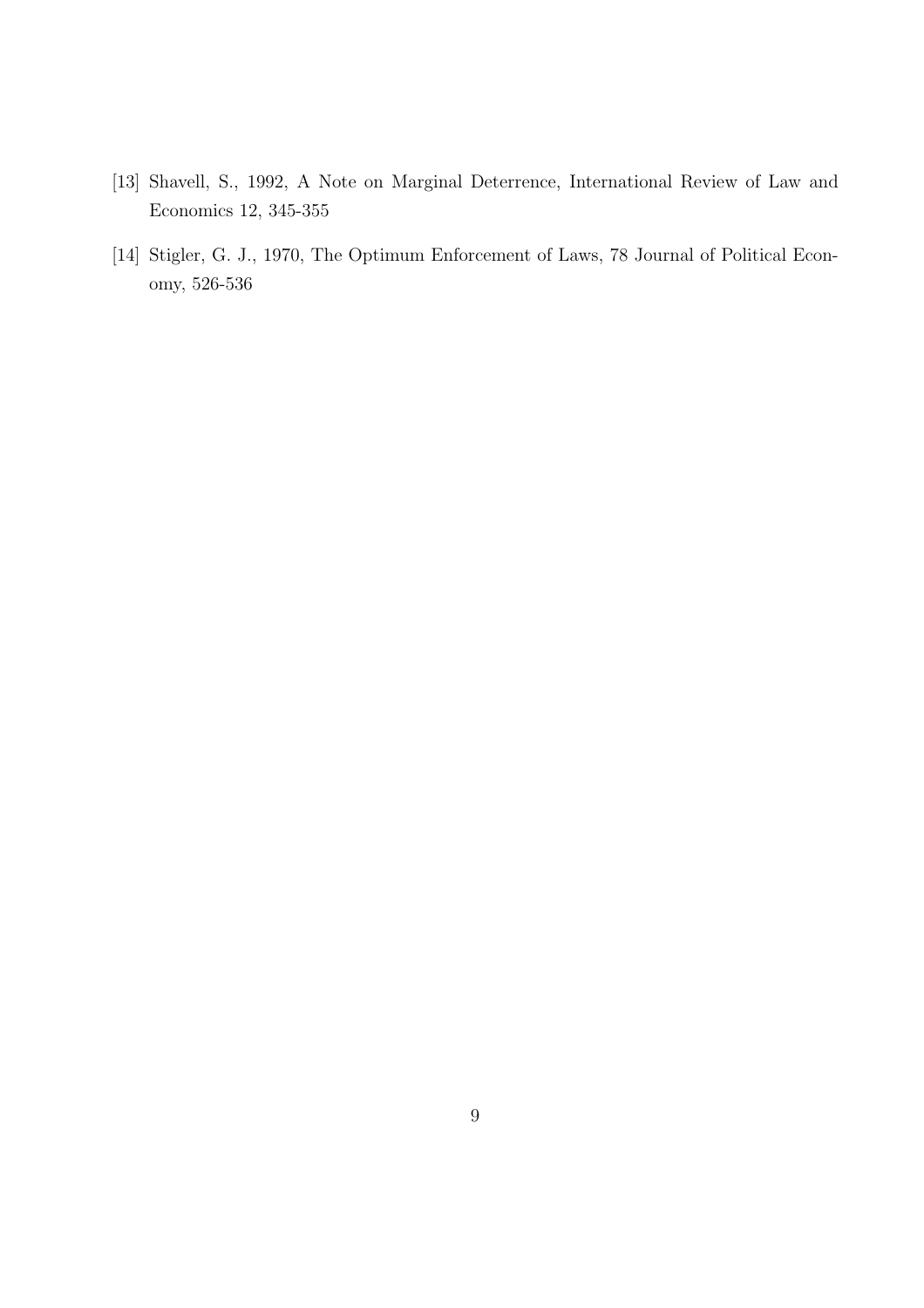